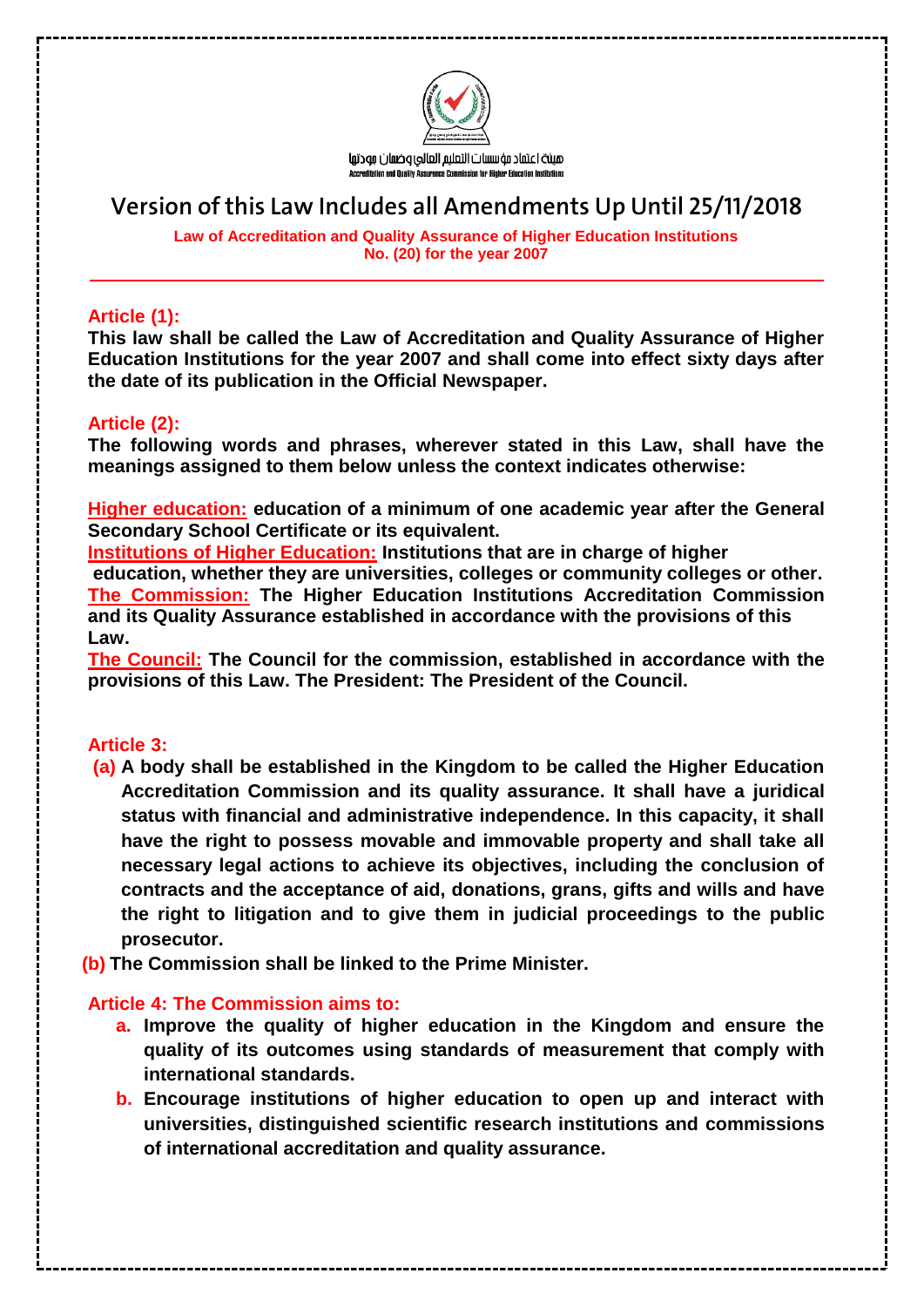- **c. To urge higher education institutions to maintain their excellence in facing challenges to achieve a high level of competitiveness, knowledge transfer and capacity building.**
- **d. To assume the role of leadership practices, excellence and creativity based on mutual participatory concept between the public and private sectors to align the outcomes of higher education with the needs of the labor market.**
- **e. To promote the culture of quality and enhance its values and develop the practice of its own activities.**

# **Article 5:**

**(a) The Council of Ministers shall, upon the recommendation of the Prime Minister, form a Council called the Council of the Accreditation of Higher Education Institutions and its quality assurance of seven members, who shall be selected as follows:** 

- **1. The President shall be a full-time professor appointed by a Royal Decree.**
- **2. The Vice-President shall be appointed as a full-time professor.**
- **3. Five members from the academic, business and service sectors as shown below:**

- Two full-time members of higher education institutions in the Kingdom at the rank of professor.

- Three highly qualified PhD holders with the proper expertise and competence.

# **(b) A member of the Council shall be:**

- **1. A Jordanian national.**
- **2. Full civil status.**
- **3. Not convicted of a felony or misdemeanor.**
- **(c) The financial rights of the President, his deputy and the full-time members of the Council shall be specified for each in their appointment decision.**
- **(d) In the case of appointing members of the Commission's full-time council of professors working in Jordanian universities, their term of service in the Council shall be regarded as an ongoing service to cover all their financial and academic privileges.**
- **(e) The two full-time members provided for in item (3) of paragraph (a) of this Article shall be regarded as assistants to the President and their technical and administrative duties shall be determined by a decision issued by the President to this end.**

### **Article 6:**

- **(a) The term of the Council Presidency and its membership shall be four years renewable once only. If the position of the President or his deputy or any member of the Council becomes vacant for any reason, the Council of Ministers shall appoint a replacement for the remaining term of his membership in the Council in accordance with the provisions of Article 5 of the said law.**
- **(b) In the first Council formed in accordance with the provisions of this Law, the Vice-President and two other members shall be appointed for two years and the others for four years.**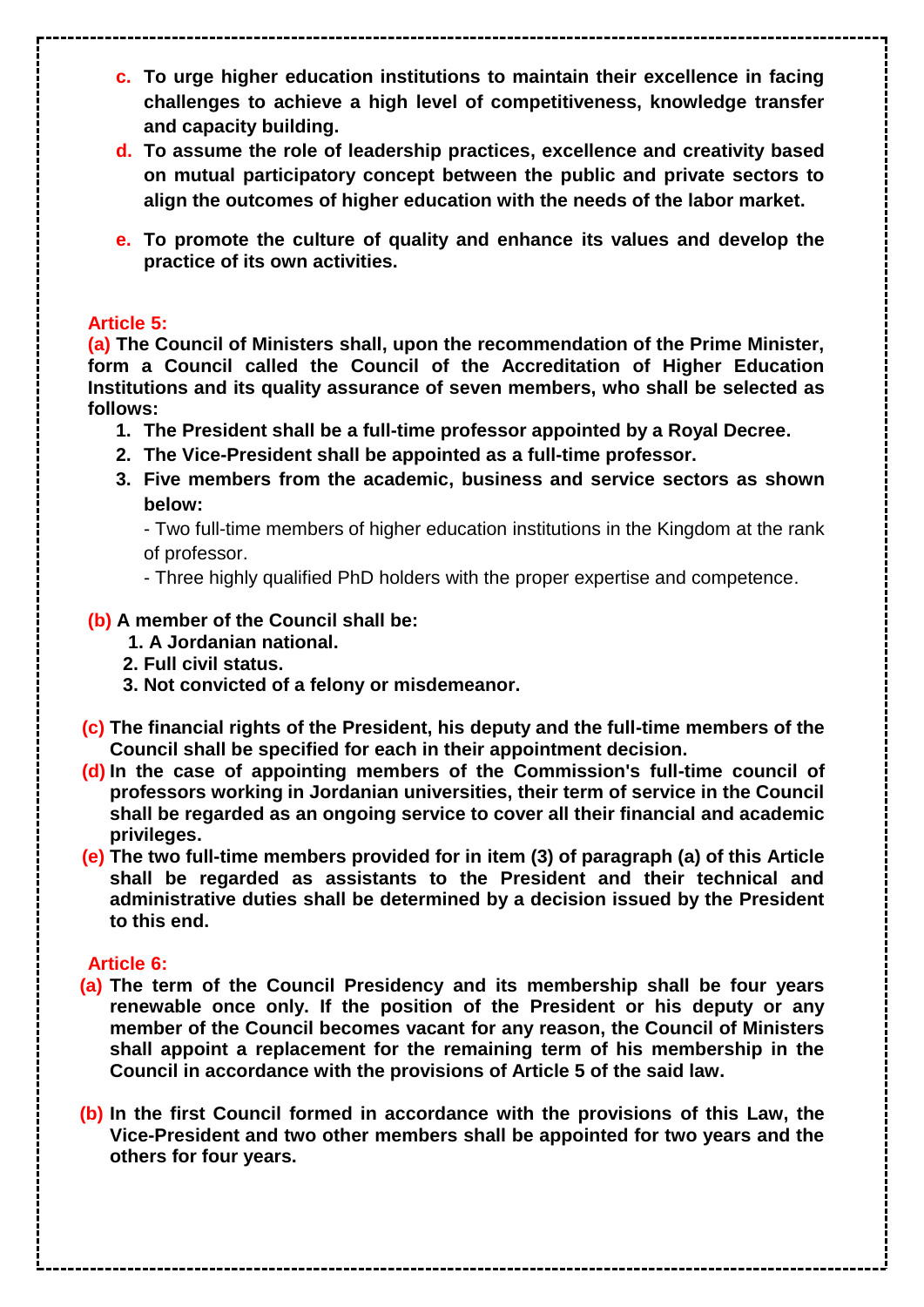**(c) The President and the members of the Council shall take the following oath before the Prime Minister: I swear by Almighty God to be loyal to the King and the Homeland and to respect the laws and regulations in force and to perform the duties and duties entrusted to me with honor, honesty and loyalty.**

### **Article 7:**

**The Council shall have the following functions and jurisdiction:** 

**(a) To set standards for the accreditation, quality assurance, ranking and their periodic review.**

**(b) To monitor the compliance of institutions of higher education with the laws, regulations and instructions related to the accreditation standards, its quality assurance and ranking.**

**(c) To design a national framework for the classification of the levels of qualifications and certificates associated with higher education programs, public education and vocational and technical training in accordance with a specific regulation to that end.**

**(d) Accreditation of higher education institutions as well as accreditation of their academic programs.** 

**(e) Evaluation of higher education institutions and the quality of their academic and professional programs and outcomes and the publication of their findings as they deem appropriate.** 

**(f) Gather information and conduct studies and research on the quality of higher education and the quality of its outcomes.**

**(g) Approve the reports prepared by the president or committees and issue studies, research and publications related to the activities of the Commission.** 

**(h) Ensure that higher education institutions conduct self-evaluation of their programs and their outcomes.** 

**(i) Determine the allowance paid by the Higher Education Institution in return for the Council's general and private approval, annual follow-up, quality assurance certificates and ranking in return for providing any services to the Commission upon request in accordance with the functions and jurisdiction of the Council.** 

**(j) Approve the draft annual budget of the Commission and submit it to the Council of Ministers for approval.**

**(k) Establish a national testing center whose functions and duties shall be determined by a system issued to this end.** 

**(l) Establish centers related to the Commission's scope of work, which shall determine its functions and all other related matters in accordance with a system issued to this end.**

**(m) Grant certificate of quality assurance to institutions of higher education at the level of the institution and at the level of academic programs.** 

**(n) Non-Jordanian higher education institutions outside the Kingdom shall be granted public and private accreditation upon request and shall be granted a certificate of quality assurance at the level of the institution and at the level of the academic programs in accordance with the instructions issued by the Council to this end.**

**(o) Issue the instructions, standards and principles relating to the Commission's scope of work and activities.** 

**(p) Form the committees necessary to assist him in carrying out his duties and determine their jurisdiction.** 

**(q) Propose draft legislations necessary for the work of the Commission.**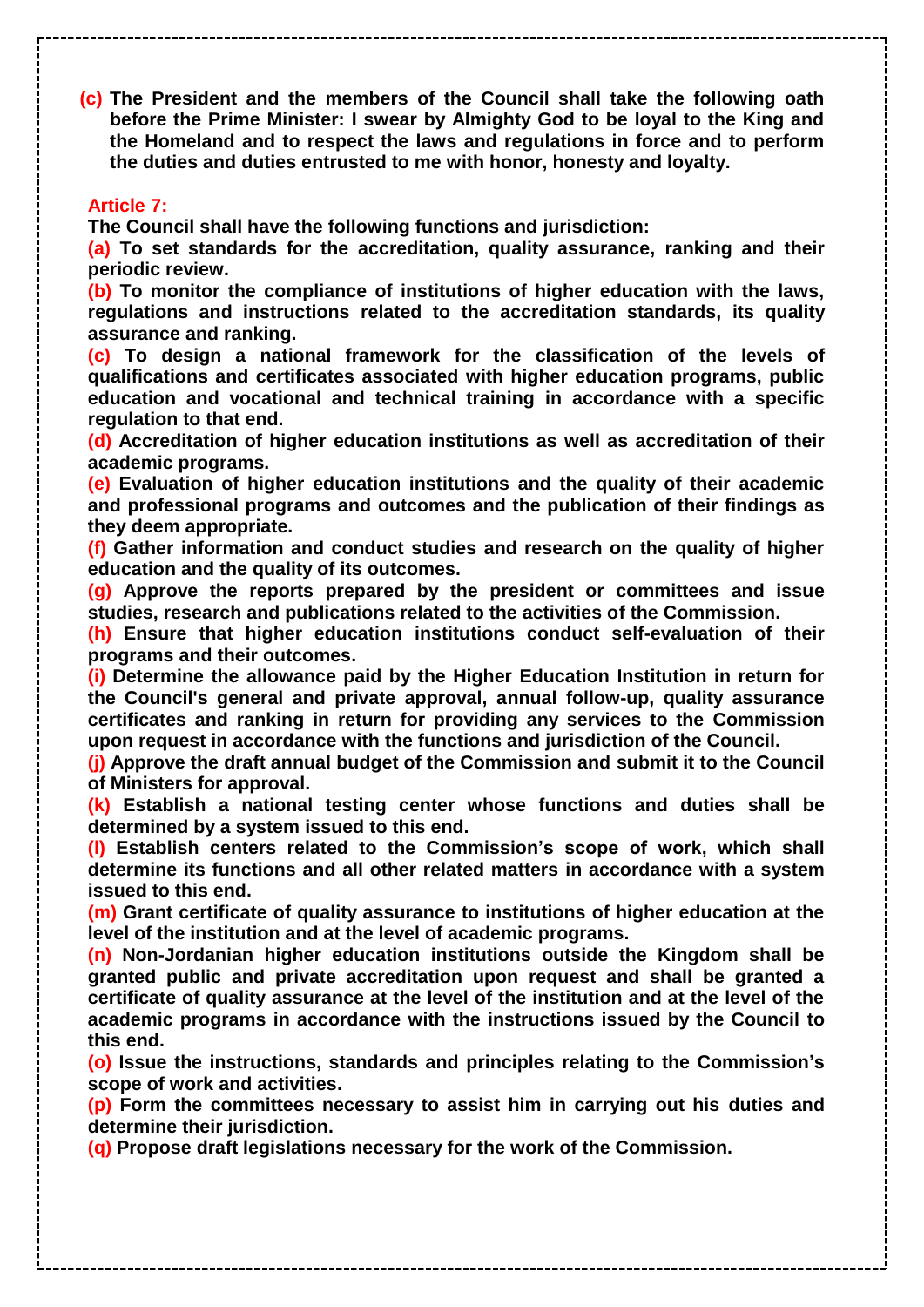# **Article 8:**

**The Council shall meet at the invitation of the President or his Deputy in the event of his absence whenever the need arises, and its meeting shall be legal in the presence of the majority of his members, including the president or his deputy.**

### **Article 9:**

**(a) The President is the Executive Chairman of the Commission and represents it to third parties and to all parties. The President shall assume the following duties and jurisdiction:**

1. Implement the decisions of the Council.

2. Supervise the executive body of the Commission and follow up its technical, financial and administrative affairs and coordinate its activities and the activities of any relevant party.

3. Propose the organizational structure of the executive body of the Commission and work to provide the human cadres and technical manpower necessary for the Commission to perform its tasks and submit it to the Council for approval.

4. Signe contracts and agreements approved by the Council.

5. Prepare the draft annual budget of the Commission and its balance sheet and final financial statements and submit them to the Council for approval.

6. Prepare the annual report on the functions of the Commission and submit it to the Council for approval.

7. Any other functions or duties delegated by the Council.

### **Article 10:**

- **(a) The President, his deputy or any one of the members of the Council shall not be an owner, shareholder, nor a beneficiary in any higher education institution directly or indirectly throughout his term of office or membership in the Council for a period of three years after the date of the end of the Presidency or council membership. This provision shall apply to their spouses, children and relatives up to the second degree, and each of them shall submit a written declaration before commencing his duties, and shall undertake to inform the Council of any such benefits arising during such period, subject to legal liability.**
- **(b) For the purposes of paragraph (a) of this Article, the benefits contained therein shall not include the material and academic rights of the members of the Council in their universities of origin, their spouses, their children and their relatives up to the second degree in accordance with the provisions of paragraph (d) of Article 5 of this Law.**

### **Article 11:**

**(a) The president or his deputy or the members of the council and all the employees of the Commission, subject to the legal liability, shall not disclose any confidential information related to the Commission obtained by virtue of their work or during their performance of duties in accordance with the provisions of this law or the use of such information for personal purposes or benefits.**

**(b) The Council shall determine confidential information.**

#### **Article 12:**

**The provisions of the civil service system shall be applied to the employees of the executive body of the Commission. To this end, the Council shall exercise the powers of the Council of Ministers and the Prime Minister. The President shall**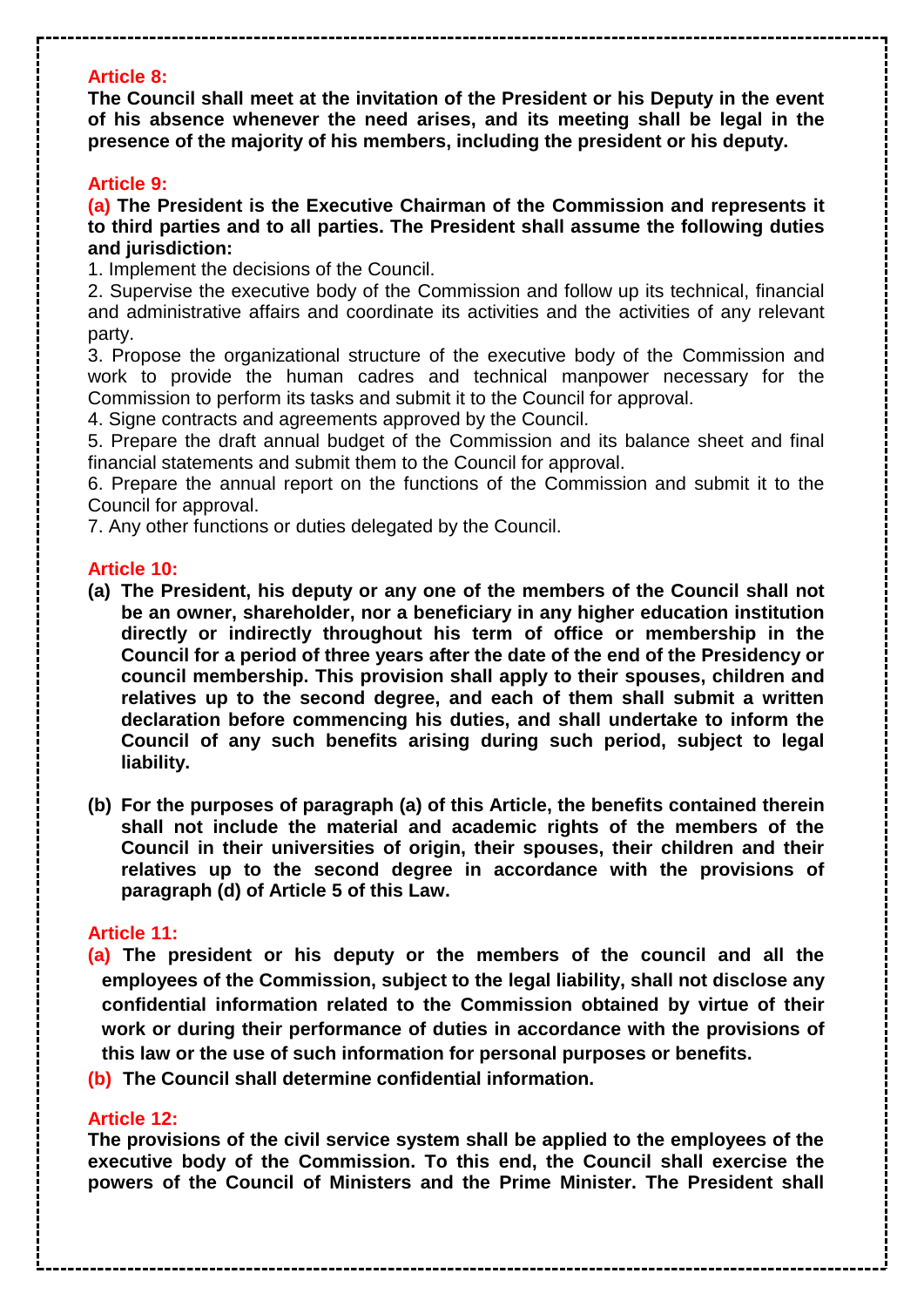**exercise the powers of the Minister. The Vice - President shall exercise the powers of the Secretary - General provided for in that Law.**

# **Article 13:**

- **(a) Each higher education institution shall be committed to an annual membership fee.**
- **(b) The amount of the fee of each higher education institution shall be determined in the budget of the Commission provided for in paragraph (a) of this Article under a special regulation issued for this purpose.**

# **Article 14:**

**(a) The Council may impose any of the penalties and take any of the measures set forth below to the institutions of higher education that violate any of the provisions of this law or the regulations and instructions issued accordingly or the standards or rules issued by it.** 

1. The notification that the violation must be removed within a period determined by the Council if that is required.

2. The warning that the violation must be removed within a period determined by the Council if that is required.

3. A fine determined by the Council commensurate with the gravity of the violation.

4. Suspension of acceptance in one or more major fields of specialization.

5. Recommendation to the Higher Education Council by suspending admission to institutions of higher education permanently or temporarily.

6. Cancellation of accreditation of one or more major fields of specialization.

7. Recommendation to the Council of Higher Education to cancel the license of one or more fields of specialization.

8. Recommendation to the Higher Education Council to close the Higher Education Institution temporarily or permanently.

9. Recommendation to the Higher Education Council the formation of a committee to supervise the institutions of higher education immediately until the causes of the violation are removed and the tasks and powers of this committee shall be defined by the decision of its formation.

# **(b) Two or more of the penalties provided for in paragraph (a) of this Article may be combined.**

# **Article 15:**

**The Commission shall publish an annual report on the current situation of higher education institutions and publish it.**

# **Article 16:**

**(a) The Commission shall have an independent budget and its financial year shall begin on the first day of January of each year and end on the 31st day of December of the same year.** 

# **(b) The financial resources of the Commission shall consist of the following:**

1. General and private appropriations, quality assurance, supervision, follow-up, ranking and any other accreditation services provided by the Commission to higher education institutions inside or outside the Kingdom.

2. The membership fees of each higher education institution in the Commission shall be provided for in accordance with the provisions of this Law.